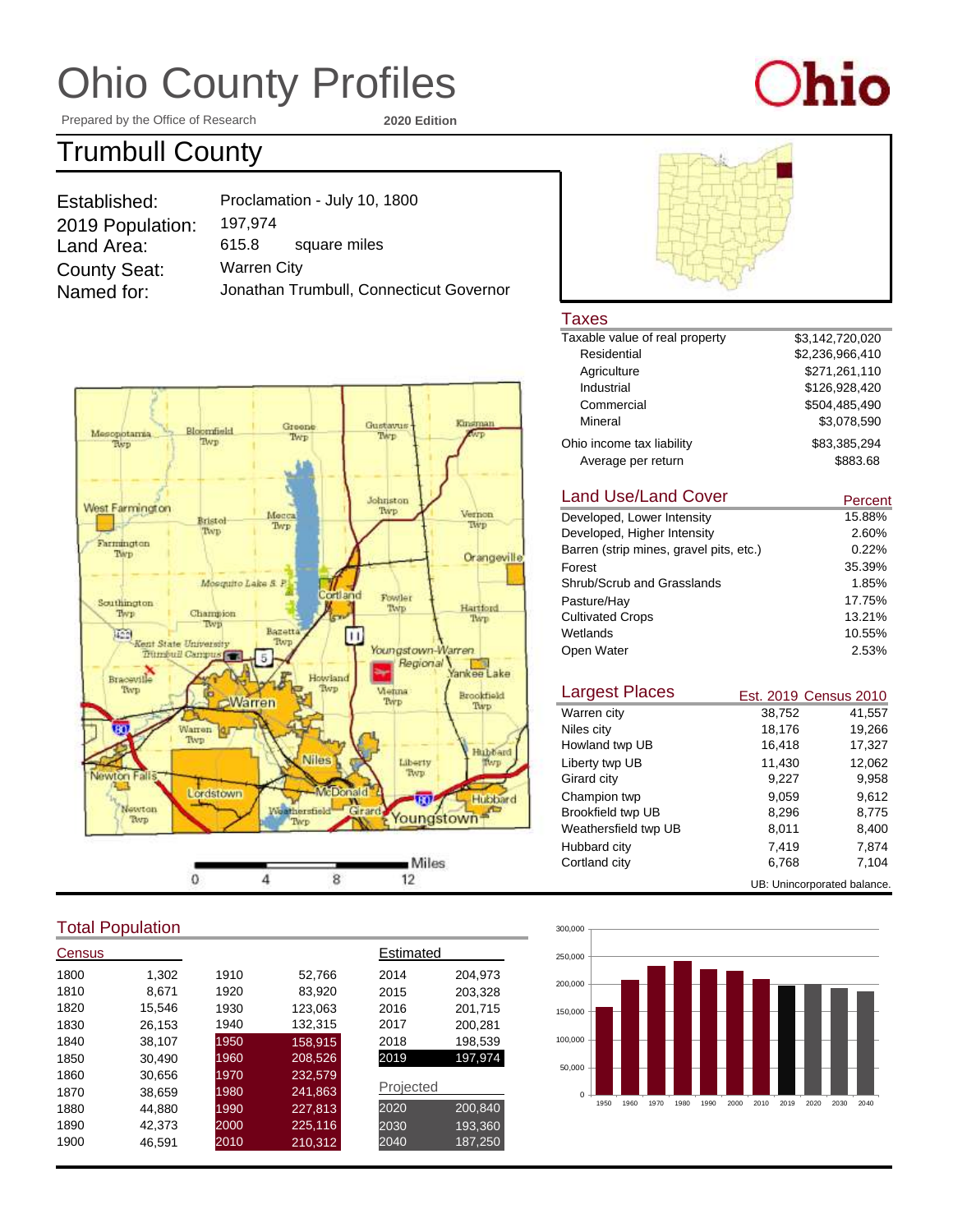| <b>Population by Race</b>     | <b>Number</b> | Percent | <b>Population by Age</b>    |
|-------------------------------|---------------|---------|-----------------------------|
| <b>ACS Total Population</b>   | 201,794       | 100.0%  | <b>ACS Total Population</b> |
| White                         | 178,761       | 88.6%   | Under 5 years               |
| African-American              | 16,775        | 8.3%    | 5 to 17 years               |
| Native American               | 304           | 0.2%    | 18 to 24 years              |
| Asian                         | 990           | 0.5%    | 25 to 44 years              |
| Pacific Islander              | 9             | $0.0\%$ | 45 to 64 years              |
| Other                         | 274           | 0.1%    | 65 years and more           |
| Two or More Races             | 4,681         | 2.3%    | <b>Median Age</b>           |
| Hispanic (may be of any race) | 3,539         | 1.8%    |                             |
| <b>Total Minority</b>         | 25.723        | 12.7%   | Eamily Type by Dr           |

| <b>Educational Attainment</b> | <b>Number</b> | Percent |
|-------------------------------|---------------|---------|
| Persons 25 years and over     | 143.884       | 100.0%  |
| No high school diploma        | 15.747        | 10.9%   |
| High school graduate          | 64.608        | 44.9%   |
| Some college, no degree       | 26,666        | 18.5%   |
| Associate degree              | 10,297        | 7.2%    |
| Bachelor's degree             | 17,704        | 12.3%   |
| Master's degree or higher     | 8.862         | 6.2%    |

#### Family Type by Employment Status

| Employment Status             | Number | Percent |
|-------------------------------|--------|---------|
| <b>Total Families</b>         | 54,011 | 100.0%  |
| Married couple, husband and   |        |         |
| wife in labor force           | 16,915 | 31.3%   |
| Married couple, husband in    |        |         |
| labor force, wife not         | 7,513  | 13.9%   |
| Married couple, wife in labor |        |         |
| force, husband not            | 3,864  | 7.2%    |
| Married couple, husband and   |        |         |
| wife not in labor force       | 9,764  | 18.1%   |
| Male householder,             |        |         |
| in labor force                | 2,806  | 5.2%    |
| Male householder,             |        |         |
| not in labor force            | 1,400  | 2.6%    |
| Female householder,           |        |         |
| in labor force                | 7,237  | 13.4%   |
| Female householder,           |        |         |
| not in labor force            | 4,512  | 8.4%    |

| Household Income        | <b>Number</b> | Percent |
|-------------------------|---------------|---------|
| <b>Total Households</b> | 86,163        | 100.0%  |
| Less than \$10,000      | 7,039         | 8.2%    |
| \$10,000 to \$19,999    | 10.534        | 12.2%   |
| \$20,000 to \$29,999    | 9.992         | 11.6%   |
| \$30,000 to \$39,999    | 10,127        | 11.8%   |
| \$40,000 to \$49.999    | 8,423         | 9.8%    |
| \$50,000 to \$59,999    | 7,462         | 8.7%    |
| \$60,000 to \$74,999    | 9.663         | 11.2%   |
| \$75,000 to \$99,999    | 9.321         | 10.8%   |
| \$100,000 to \$149,999  | 9,412         | 10.9%   |
| \$150,000 to \$199,999  | 2,207         | 2.6%    |
| \$200,000 or more       | 1,983         | 2.3%    |
| Median household income | \$45.975      |         |

Percentages may not sum to 100% due to rounding.

### Trumbull County

| <b>Number</b> | Percent | Population by Age           | <b>Number</b> | Percent |
|---------------|---------|-----------------------------|---------------|---------|
| 201,794       | 100.0%  | <b>ACS Total Population</b> | 201,794       | 100.0%  |
| 178,761       | 88.6%   | Under 5 years               | 10,616        | 5.3%    |
| 16.775        | 8.3%    | 5 to 17 years               | 31.288        | 15.5%   |
| 304           | 0.2%    | 18 to 24 years              | 16,006        | 7.9%    |
| 990           | 0.5%    | 25 to 44 years              | 44.871        | 22.2%   |
| 9             | $0.0\%$ | 45 to 64 years              | 57,783        | 28.6%   |
| 274           | 0.1%    | 65 years and more           | 41,230        | 20.4%   |
| 4,681         | 2.3%    | <b>Median Age</b>           | 44.2          |         |

### Family Type by Presence of

| Own Children Under 18          | <b>Number</b> | Percent |
|--------------------------------|---------------|---------|
| <b>Total Families</b>          | 54,215        | 100.0%  |
| Married-couple families        |               |         |
| with own children              | 11,667        | 21.5%   |
| Male householder, no wife      |               |         |
| present, with own children     | 1.733         | 3.2%    |
| Female householder, no husband |               |         |
| present, with own children     | 6.345         | 11.7%   |
| Families with no own children  | 34,470        | 63.6%   |

### Poverty Status of Families

| By Family Type by Presence        |               |         |
|-----------------------------------|---------------|---------|
| Of Related Children               | <b>Number</b> | Percent |
| <b>Total Families</b>             | 54.215        | 100.0%  |
| Family income above poverty level | 46,984        | 86.7%   |
| Family income below poverty level | 7,231         | 13.3%   |
| Married couple,                   |               |         |
| with related children             | 982           | 13.6%   |
| Male householder, no wife         |               |         |
| present, with related children    | 641           | 8.9%    |
| Female householder, no husband    |               |         |
| present, with related children    | 3.904         | 54.0%   |
| Families with no related children | 1.704         | 23.6%   |

### Ratio of Income

| <b>To Poverty Level</b>            | <b>Number</b> | <b>Percent</b> |
|------------------------------------|---------------|----------------|
| Population for whom poverty status |               |                |
| is determined                      | 197,981       | 100.0%         |
| Below 50% of poverty level         | 15,869        | $8.0\%$        |
| 50% to 99% of poverty level        | 18,735        | 9.5%           |
| 100% to 124% of poverty level      | 8,555         | 4.3%           |
| 125% to 149% of poverty level      | 9.923         | 5.0%           |
| 150% to 184% of poverty level      | 13,217        | 6.7%           |
| 185% to 199% of poverty level      | 7.172         | 3.6%           |
| 200% of poverty level or more      | 124.510       | 62.9%          |

| <b>Geographical Mobility</b>     | <b>Number</b> | Percent |
|----------------------------------|---------------|---------|
| Population aged 1 year and older | 199,048       | 100.0%  |
| Same house as previous year      | 179,772       | 90.3%   |
| Different house, same county     | 12,827        | 6.4%    |
| Different county, same state     | 4.308         | 2.2%    |
| Different state                  | 1.906         | 1.0%    |
| Abroad                           | 235           | 0.1%    |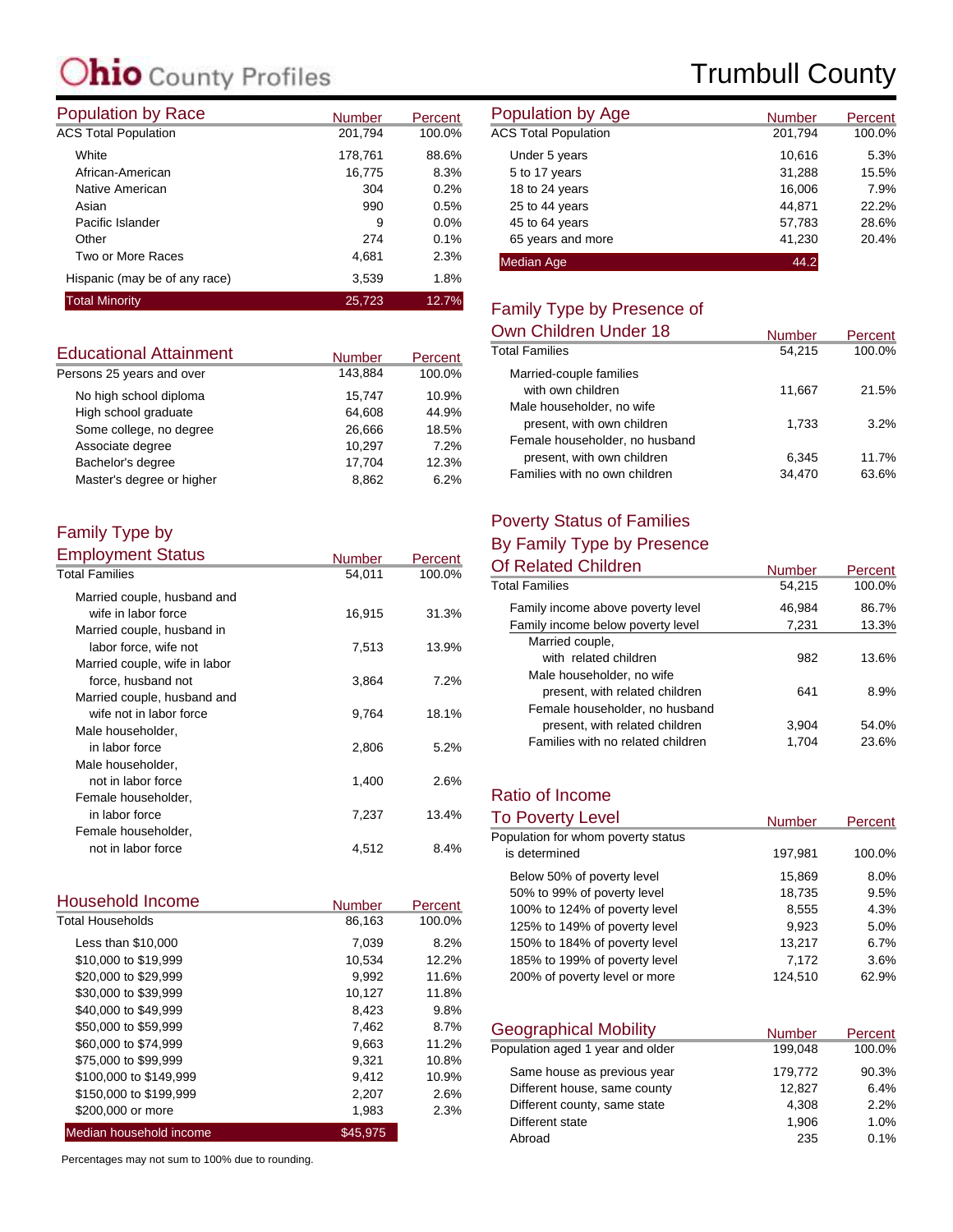| <b>Travel Time To Work</b> | <b>Number</b> | Percent | <b>Gross Rent</b>                       | Number                       |
|----------------------------|---------------|---------|-----------------------------------------|------------------------------|
| Workers 16 years and over  | 83,877        | 100.0%  | Specified renter-occupied housing units | 25,217                       |
| Less than 15 minutes       | 26.170        | 31.2%   | Less than \$100                         | 305                          |
| 15 to 29 minutes           | 36.261        | 43.2%   | \$100 to \$199                          | 384                          |
| 30 to 44 minutes           | 12,452        | 14.8%   | \$200 to \$299                          | 1,048                        |
| 45 to 59 minutes           | 3.679         | 4.4%    | \$300 to \$399                          | 1.117                        |
| 60 minutes or more         | 5.315         | 6.3%    | \$400 to \$499                          | 1,886                        |
| Mean travel time           | 23.0 minutes  |         | \$500 to \$599                          | 4,156                        |
|                            |               |         | $0.001 - 0.000$                         | $\Lambda$ $\Omega$ $\Lambda$ |

| <b>Housing Units</b>   | <b>Number</b> | Percent |
|------------------------|---------------|---------|
| Total housing units    | 95.707        | 100.0%  |
| Occupied housing units | 86,163        | 90.0%   |
| Owner occupied         | 60.946        | 70.7%   |
| Renter occupied        | 25.217        | 29.3%   |
| Vacant housing units   | 9.544         | 10.0%   |

| <b>Year Structure Built</b> | <b>Number</b> | Percent |
|-----------------------------|---------------|---------|
| Total housing units         | 95,707        | 100.0%  |
| Built 2014 or later         | 380           | 0.4%    |
| Built 2010 to 2013          | 662           | 0.7%    |
| Built 2000 to 2009          | 5,402         | 5.6%    |
| Built 1990 to 1999          | 8,330         | 8.7%    |
| Built 1980 to 1989          | 6.802         | 7.1%    |
| Built 1970 to 1979          | 16,696        | 17.4%   |
| Built 1960 to 1969          | 14.738        | 15.4%   |
| Built 1950 to 1959          | 17,593        | 18.4%   |
| Built 1940 to 1949          | 8,405         | 8.8%    |
| Built 1939 or earlier       | 16.699        | 17.4%   |
| Median year built           | 1963          |         |

### Value for Specified Owner-

| <b>Occupied Housing Units</b>          | <b>Number</b> | Percent |
|----------------------------------------|---------------|---------|
| Specified owner-occupied housing units | 60,946        | 100.0%  |
| Less than \$20,000                     | 3,566         | 5.9%    |
| \$20,000 to \$39,999                   | 3,656         | 6.0%    |
| \$40,000 to \$59.999                   | 5,531         | 9.1%    |
| \$60,000 to \$79,999                   | 8,361         | 13.7%   |
| \$80,000 to \$99,999                   | 8,573         | 14.1%   |
| \$100,000 to \$124.999                 | 7,980         | 13.1%   |
| \$125,000 to \$149,999                 | 6,210         | 10.2%   |
| \$150,000 to \$199,999                 | 8,595         | 14.1%   |
| \$200,000 to \$299,999                 | 6,039         | 9.9%    |
| \$300,000 to \$499,999                 | 1,772         | 2.9%    |
| \$500,000 to \$999,999                 | 575           | 0.9%    |
| \$1,000,000 or more                    | 88            | 0.1%    |
| <b>Median value</b>                    | \$102,500     |         |

| <b>House Heating Fuel</b>  | <b>Number</b> | Percent |
|----------------------------|---------------|---------|
| Occupied housing units     | 86,163        | 100.0%  |
| Utility gas                | 68,972        | 80.0%   |
| Bottled, tank or LP gas    | 1.731         | 2.0%    |
| Electricity                | 9,956         | 11.6%   |
| Fuel oil, kerosene, etc.   | 2,452         | 2.8%    |
| Coal, coke or wood         | 2,051         | 2.4%    |
| Solar energy or other fuel | 699           | 0.8%    |
| No fuel used               | 302           | 0.4%    |

Percentages may not sum to 100% due to rounding.

| <b>Gross Rent</b>                       | <b>Number</b> | Percent |
|-----------------------------------------|---------------|---------|
| Specified renter-occupied housing units | 25,217        | 100.0%  |
| Less than \$100                         | 305           | 1.2%    |
| \$100 to \$199                          | 384           | 1.5%    |
| \$200 to \$299                          | 1,048         | 4.2%    |
| \$300 to \$399                          | 1.117         | 4.4%    |
| \$400 to \$499                          | 1,886         | 7.5%    |
| \$500 to \$599                          | 4.156         | 16.5%   |

| \$300 to \$399                    | 1,117 | $4.4\%$ |
|-----------------------------------|-------|---------|
| \$400 to \$499                    | 1,886 | 7.5%    |
| \$500 to \$599                    | 4.156 | 16.5%   |
| \$600 to \$699                    | 4.344 | 17.2%   |
| \$700 to \$799                    | 3,229 | 12.8%   |
| \$800 to \$899                    | 2,664 | 10.6%   |
| \$900 to \$999                    | 1,910 | 7.6%    |
| \$1,000 to \$1,499                | 2,116 | 8.4%    |
| \$1,500 or more                   | 282   | 1.1%    |
| No cash rent                      | 1,776 | 7.0%    |
| Median gross rent                 | \$659 |         |
| Median gross rent as a percentage |       |         |

of household income

#### Selected Monthly Owner Costs for Specified Owner-Occupied Housing Units

| Occupied Housing Units                 | <b>Number</b> | Percent |
|----------------------------------------|---------------|---------|
| Specified owner-occupied housing units |               |         |
| with a mortgage                        | 32,373        | 100.0%  |
| Less than \$400                        | 490           | 1.5%    |
| \$400 to \$599                         | 2,559         | 7.9%    |
| \$600 to \$799                         | 5,598         | 17.3%   |
| \$800 to \$999                         | 6,796         | 21.0%   |
| \$1,000 to \$1,249                     | 6,572         | 20.3%   |
| \$1,250 to \$1,499                     | 4,588         | 14.2%   |
| \$1,500 to \$1,999                     | 3,629         | 11.2%   |
| \$2,000 to \$2,999                     | 1,841         | 5.7%    |
| \$3,000 or more                        | 300           | 0.9%    |
| Median monthly owners cost             | \$1,028       |         |
| Median monthly owners cost as a        |               |         |
| percentage of household income         | 19.1          |         |

| <b>Vital Statistics</b>                     | <b>Number</b> | Rate    |
|---------------------------------------------|---------------|---------|
| Births / rate per 1,000 women aged 15 to 44 | 2.147         | 65.0    |
| Teen births / rate per 1,000 females 15-19  | 147           | 27.0    |
| Deaths / rate per 100,000 population        | 2.655         | 1.337.3 |

#### Domestic Migration



### Trumbull County

29.8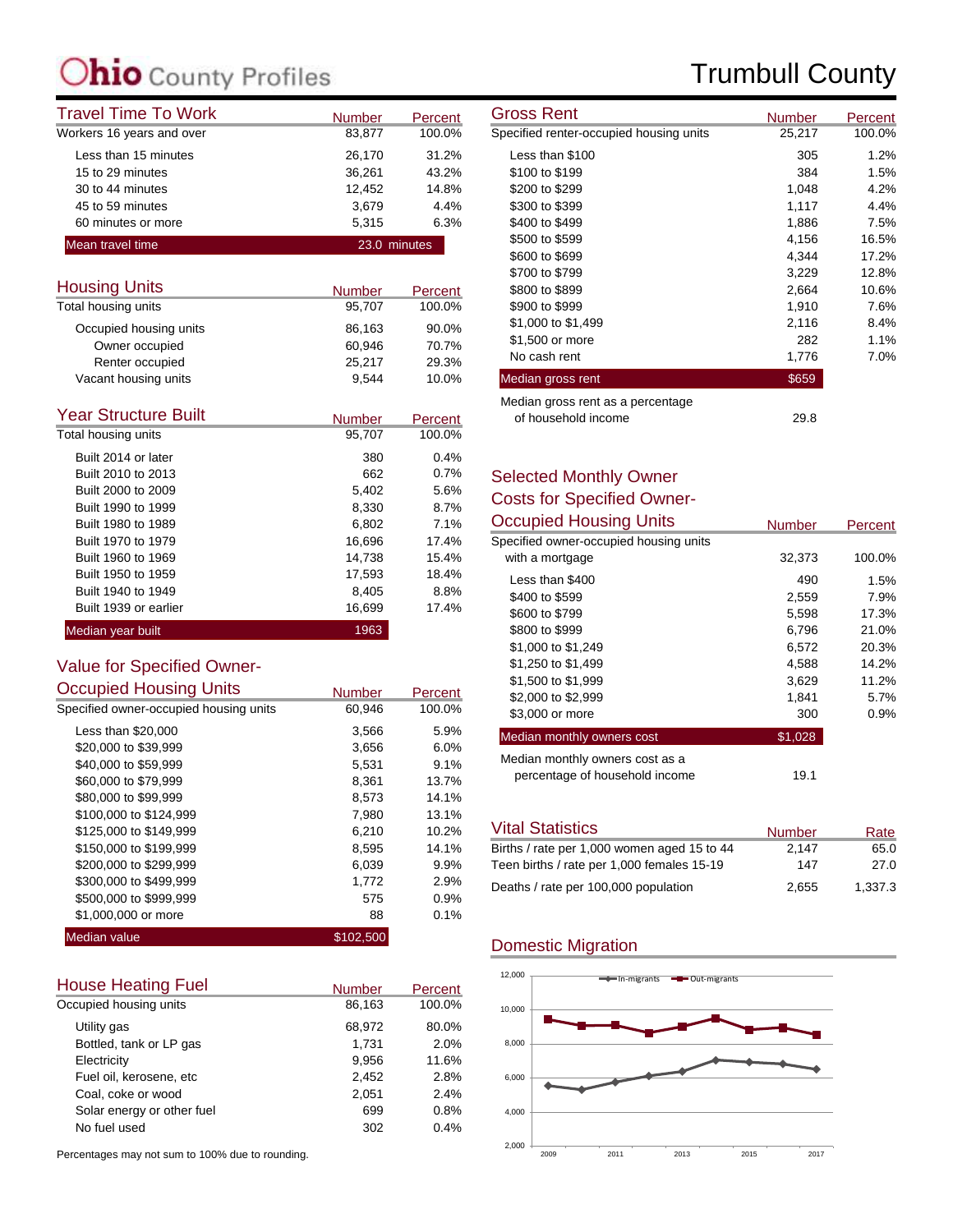### Trumbull County

#### **Agriculture**

| $1.9110$ and $0.1$              |              |
|---------------------------------|--------------|
| Land in farms (acres)           | 123,654      |
| Number of farms                 | 1,036        |
| Average size (acres)            | 119          |
| Total cash receipts             | \$56,058,000 |
| Per farm                        | \$54,110     |
| Receipts for crops              | \$36,118,000 |
| Receipts for livestock/products | \$19,940,000 |
|                                 |              |

#### **Education**

| Traditional public schools buildings      | 64       |
|-------------------------------------------|----------|
| <b>Students</b>                           | 25,745   |
| Teachers (Full Time Equivalent)           | 1,896.3  |
| Expenditures per student                  | \$9,457  |
| <b>Graduation rate</b>                    | 92.6     |
| Community/charter schools buildings       | 4        |
| <b>Students</b>                           | 482      |
| Teachers (Full Time Equivalent)           | 47.0     |
| Expenditures per student                  | \$7,175  |
| <b>Graduation rate</b>                    |          |
| Private schools                           | 5        |
| Students                                  | 1,084    |
| 4-year public universites                 | 0        |
| Regional campuses                         | 1        |
| 2-year public colleges/satellites         | 0        |
| <b>Ohio Technical Centers</b>             | 1        |
| Private universities and colleges         | $\Omega$ |
| Public libraries (Districts / Facilities) | 13<br>7/ |

### **Transportation**

| Registered motor vehicles                  | 245.825        |
|--------------------------------------------|----------------|
| Passenger cars                             | 160.225        |
| Noncommercial trucks                       | 35.020         |
| Total license revenue                      | \$6.723.484.90 |
| Permissive tax revenue                     | \$1,495,255.00 |
| Interstate highway miles                   | 23.02          |
| Turnpike miles                             | 10.69          |
| U.S. highway miles                         | 32.09          |
| State highway miles                        | 303.62         |
| County, township, and municipal road miles | 1,564.80       |
| Commercial airports                        | 2              |

#### Health Care

| Physicians                                   | 330   |
|----------------------------------------------|-------|
| Registered hospitals                         | 3     |
| Number of beds                               | 599   |
| Licensed nursing homes                       | 18    |
| Number of beds                               | 1,607 |
| Licensed residential care                    | 13    |
| Number of beds                               | 918   |
| Persons with health insurance (Aged 0 to 64) | 91.7% |
| Adults with insurance (Aged 18 to 64)        | 90.6% |
| Children with insurance (Aged Under 19)      | 94.6% |

### Communications

| <b>COMMUNICATIONS</b>                         |                 |
|-----------------------------------------------|-----------------|
| <b>Television stations</b>                    | 0               |
| Radio stations                                | 2               |
| Daily newspapers                              | 1               |
| Circulation                                   | 20,532          |
| Average monthly unique visitors               | 0               |
| Weekly newspapers                             | 0               |
| Circulation                                   | 0               |
| Average monthly unique visitors               | 0               |
| Online only                                   | 0               |
| Average monthly unique visitors               | 0               |
| <b>Crime</b>                                  |                 |
| Total crimes reported in Uniform Crime Report | 4,148           |
| Violent crime                                 | 412             |
| Property crime                                | 3,736           |
|                                               |                 |
| Finance                                       |                 |
| FDIC insured financial institutions (HQs)     | 2               |
| Assets (000)                                  | \$781,695       |
| <b>Branch offices</b>                         | 54              |
| Institutions represented                      | 13              |
| <b>Transfer Payments</b>                      |                 |
| <b>Total transfer payments</b>                | \$2,279,587,000 |
| Payments to individuals                       | \$2,232,660,000 |
| Retirement and disability                     | \$871,417,000   |
| Medical payments                              | \$1,064,906,000 |
| Income maintenance (Supplemental SSI,         |                 |
| family assistance, food stamps, etc)          | \$170,559,000   |
| Unemployment benefits                         | \$17,886,000    |
| <b>Veterans benefits</b>                      | \$65,153,000    |
| Federal education and training assistance     | \$26,054,000    |
| Other payments to individuals                 | \$16,685,000    |
| Total personal income                         | \$8,215,818,000 |
| Depedency ratio                               | 27.7%           |
| (Percent of income from transfer payments)    |                 |
| Voting                                        |                 |
| Number of registered voters                   | 141,548         |
|                                               |                 |

| Number of registered voters | 141.548 |
|-----------------------------|---------|
| Voted in 2018 election      | 76.245  |
| Percent turnout             | 53.9%   |

### State Parks, Forests, Nature Preserves,

| Scenic Waterways, And Wildlife Areas |        |
|--------------------------------------|--------|
| Areas/Facilities                     |        |
| Acreage                              | 32.325 |

#### Per Capita Personal Income